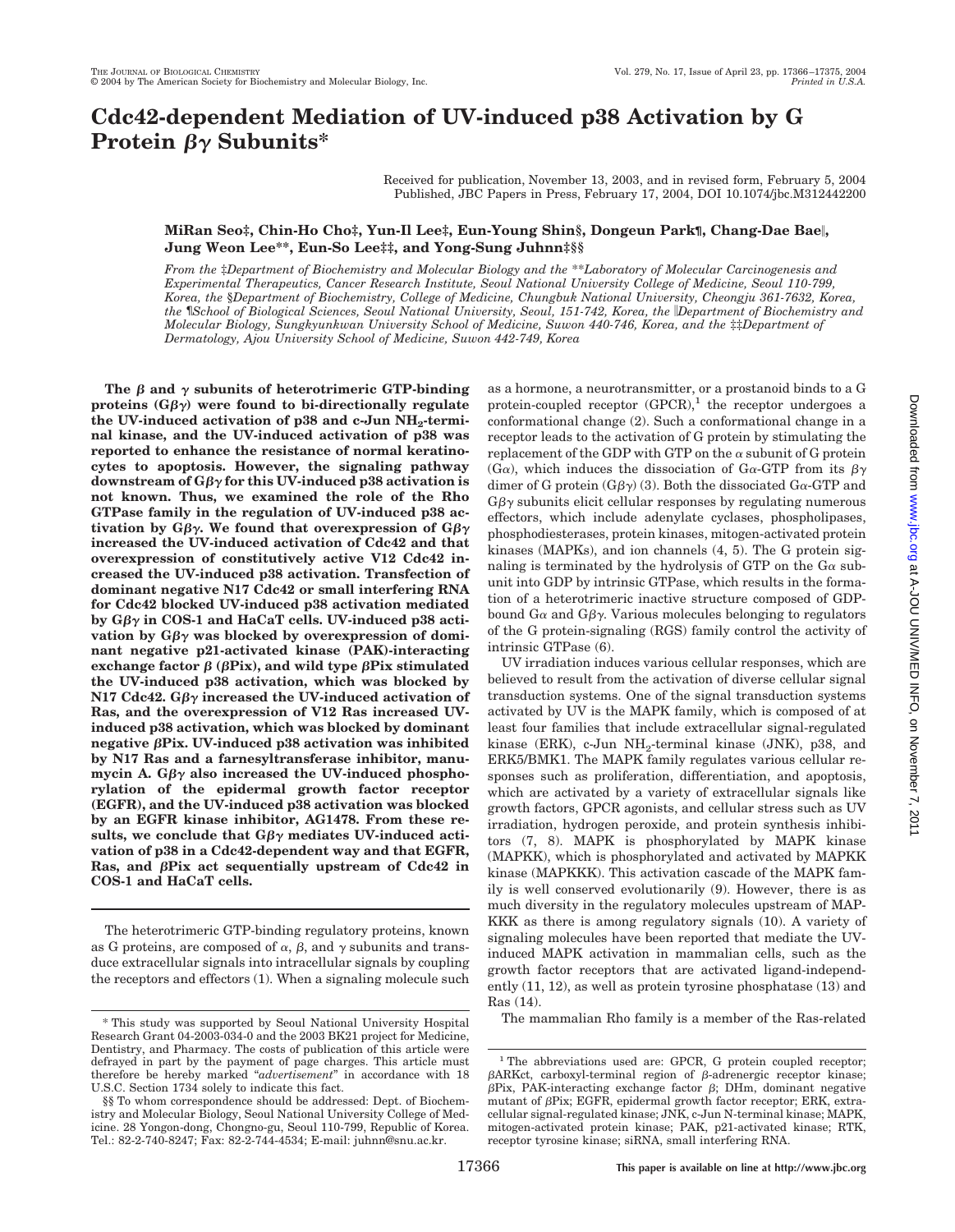small GTPases and encompasses six classes, namely Rho, Rac, Cdc42, Rnd, RhoD, and TTF (15). The GTP-bound Rho proteins activate specific effectors, including serine/threonine kinases such as Rho-associated coiled-coil forming protein kinase (ROCK) and p21-activated kinase (PAK), and function as the key components in cellular processes that control the organization of the actin cytoskeleton, activate kinase cascades, regulate gene expression, regulate membrane trafficking, promote growth transformation, and induce apoptosis (16). Rho, Rac, and Cdc42 have been reported to regulate JNK and the p38 MAP kinase cascades (17–19) and thereby regulate gene transcription in a more direct way than via their effects on adhesion complexes (20).

Many GPCRs have the potential to regulate Rho family members by altering their abilities to associate with their regulatory proteins. Several studies indicate that GPCRs, which functionally couple to the heterotrimeric G proteins Gq, G12, and G13, can activate Rho family members (21). These receptors respond to important physiological agonists, including neuropeptides, neurotransmitters, and chemokines. The potential ability of these receptors to activate Rho family members indicates that many of the physiological responses mediated by these receptors may involve the activation of Rho family members.

In a previous experiment, the G protein  $\beta\gamma$  subunit was found to bi-directionally regulate the UV-induced activations of p38 and JNK (22), suggesting that G proteins might mediate the MAPK activation stimulated by stresses like UV and by GPCR agonists. Such activation of p38 was found to enhance the resistance of normal human keratinocytes to apoptosis (23), but the signaling pathway downstream of  $G\beta\gamma$  for the UVinduced activation of p38 is unknown. Because Rho family proteins play a role upstream of the p38 MAPK cascade, Rho family proteins are suggested as playing important roles in the activation of JNK and p38 induced by UV. However, it is not clear which Rho family protein is involved in the activation of p38 induced by stresses such as UV. Therefore, we undertook this study to determine which Rho protein is involved in the UV-induced activation of p38 mediated by  $G\beta\gamma$  and which signaling molecules act upstream of Rho proteins. It was found that  $G\beta\gamma$  mediates UV-induced activation of p38 in a Cdc42dependant way and that epidermal growth factor receptor  $(\text{EGFR})$ , Ras, and the PAK-interacting exchange factor  $\beta$  ( $\beta$ Pix) act sequentially upstream of Cdc42 in COS-1 and HaCaT cells.

### EXPERIMENTAL PROCEDURES

 $\emph{Expression}$  Plasmids—The expression plasmids for the  $\beta_1$  and  $\gamma_2$ isoforms of the G protein were subcloned into pcDNA3 expression vectors (Invitrogen) as described previously (22). A dominant negative mutant of PAK-interacting exchange factor  $\beta$  ( $\beta$ Pix),  $\beta$ Pix DHm (L238R,L239S), was constructed by replacing leucine 238 and leucine 239 with arginine and serine, respectively, in the Dbl-homology domain to remove the activity of the guanine nucleotide exchange factor (GEF) for Rac1 *in vivo* (24). The constitutively active and dominant negative mutants of Ras (V12 Ras and N17 Ras), Cdc42 (V12 Cdc42 and N17 Cdc42), and Rac1 (V12 Rac1 and N17 Rac1) were kindly provided by Dr. Chang-Dae Bae (Sungkyunkwan University, Korea). The FLAG-tagged wild type of p38 was gift form Dr. Dongeun Park (Seoul National University). The cDNA coding for the Ras binding domain of c-Raf1 (amino acids 1–149) fused to glutathione *S*-transferase and the Cdc42 and Rac binding domain of PAK (amino acids 67–150) fused to glutathione S-transferase were generously supplied by Dr. Walter Kolch (University of Glasgow, UK) and Dr. Jung-Won Lee (Seoul National University, Cancer Research Institute), respectively.

*Cell Cultures and Transfections—*African green monkey kidney cells, COS-1 (American Type Culture Collection), and HaCaT human keratinocytes were grown in Dulbecco's modified minimal essential media containing 10% fetal bovine serum, 100 IU/ml penicillin, and 50  $\mu$ g/ml streptomycin and incubated in a  $CO<sub>2</sub>$  incubator at 37 °C. The COS-1 cells were split in 10-cm dishes 1 day prior to transfection, and the

subconfluent cells were co-transfected with 5  $\mu$ g of G $\beta_1$  and G $\gamma_2$  cDNA, together with additional DNA when necessary, using the DEAE-dextran method (25). The control cells were transfected with reagents without DNA or with the vector DNA without the insert. Twenty-four hours after transfection, the cells were re-plated in new dishes, and, 48 h later, the transfected COS-1 cells were rinsed twice with phosphate-buffered saline and irradiated with UVC (254 nm, 100 J/m<sup>2</sup>). The UV-irradiated cells were harvested after incubation for a further 40 min.

The HaCaT cells were trypsinized and suspended in 400  $\mu$ l of serumfree Dulbecco's modified Eagle's medium, and  $5-10 \mu$ g of plasmid DNA or small interfereing RNA (siRNA) were added to cells. After the mixture was transferred to a 4-mm gap electroporation cuvette, electroporation was done using a Gene Pulser (Bio-Rad) at 200 V with 1.5 msec of pulse length and 1.5 s of pulse interval. Then the cells were diluted in growth medium and seeded onto culture plates. The cells were irradiated with UV 48 h after transfection.

*Double-stranded RNA-mediated Interference—*A double-stranded siRNA with 19-nucleotide duplex RNA and 2-nucleotide 3' dTdT overhangs (sense, 5'-CUAUGCAGUCACAGUUAUGdTdT-3'; antisense, 5'-CAUAACUGUGACUGCAUAGdTdT-3) targeting the sequence at the positions 115–135 relative to the start code (5-AACTATGCATGCA-CAGTTATG-3) of human Cdc42 was designed and purchased from Dharmacon Inc. The siRNA for luciferase GL2 (targeting sequence 5-CGTACGCGGAATACTTCGA-3) was used as a negative control. The siRNA was transfected by using electroporation method, and experiments were performed 48 h after transfection.

*Immunoblot Analysis—*UV-irradiated cells were harvested with a cell scraper in a lysis buffer containing 25 mM HEPES, pH 7.4, 150 mM NaCl, 0.1 mm EDTA, 1 mm  $\rm Na_{3}VO_{4},$  1 mm NaF, 20 mm  $\beta$ -glycerophosphate, 1 mM phenylmethylsulfonyl fluoride, a protease inhibitor mixture (Roche Molecular Biochemicals), and 1% Triton X-100. The cells were lysed by incubating the suspension on ice for 30 min. The protein concentration of the lysate was measured using the bicinchoninic acid method. Fifty micrograms of the lysate protein was boiled in Laemmli buffer, separated on a 10 or 15% SDS-polyacrylamide gel, and then transferred to a nitrocellulose membrane. The blot was blocked with 5% nonfat milk in TTBS (20 mM Tris-Cl, pH 7.5, 500 mM NaCl, and 0.1% Tween 20) for 1 h, and then incubated in a cold room overnight with a specific antibody. The antibody against  $G\beta$  (SW) was prepared as described previously (22), antibodies against p38 and EGFR were purchased from Santa Cruz Biotechnology, antibodies against phosphorylated p38 (Thr-180/Tyr-182), phosphorylated EGFR (Tyr1068), and Myc were from Cell Signaling Technology, antibodies against Cdc42 and Rac1 were from Signal Transduction, the FLAG antibody was from Sigma, and the Ras antibody came from Upstate Biotechnology. The nitrocellulose membrane was subsequently washed with TTBS and incubated with a peroxidase-labeled goat anti-rabbit IgG antibody (1: 2000 dilution, Pierce) for 2 h at room temperature. The blot was washed with TTBS and incubated with an enhanced chemiluminescence substrate mixture (Pierce). The blot was then exposed on x-ray film (AGFA Curix RPI) to obtain an image. The density of the visualized band was quantified using an image analyzer (Bio-Rad Laboratories, model GS-700), and the relative band density was expressed as a multiple of the band density in the UV-irradiated vector-transfected cells.

*Assay of p38 Activity—*The activity of p38 was measured by Western blot analysis of the phosphorylation of either endogenous p38 or transfected FLAG-tagged p38 using a phosphorylated p38 specific antibody. For analysis of FLAG-tagged p38 phosphorylation, UV-irradiated cells were lysed in the lysis buffer, and then  $500 \mu$ g of cell extract was incubated with  $5 \mu g$  of anti-FLAG antibody (Sigma) in a cold room overnight and then with protein G-Sepharose-conjugated beads (Pierce) for 2 h. The immune complex was collected by centrifugation and washed four times with lysis buffer. The proteins were resolved in 10% SDS-PAGE and transferred to nitrocellulose. Immunoblot analysis was performed using anti-phospho-p38 and anti-FLAG antibodies.

*Assay of Ras, Rac1, and Cdc42 activity—*Ras activity was assayed by analyzing the binding of the activated Ras to the Ras binding domain of Raf-1 (26). Briefly, after the endogenous Ras was activated by UV irradiation, the cells were lysed in a lysis buffer (50 mM Tris, pH 8.0, 150 mM NaCl, 0.5% sodium deoxycholate, 1% Nonidet P-40, 0.1% SDS, 1 mM phenylmethylsulfonyl fluoride, and a protease inhibitor mixture). The cell lysate (200  $\mu$ g) was incubated with glutathione-Sepharose coupled to the peptides corresponding to the Ras binding domain of Raf-1 for 1 h at 4 °C. The beads were precipitated by centrifugation and washed three times with the lysis buffer. The bound proteins were eluted in a Laemmli sample treatment buffer, heated for 5 min, and then separated on 15% SDS-PAGE. Proteins in the gel were transferred to a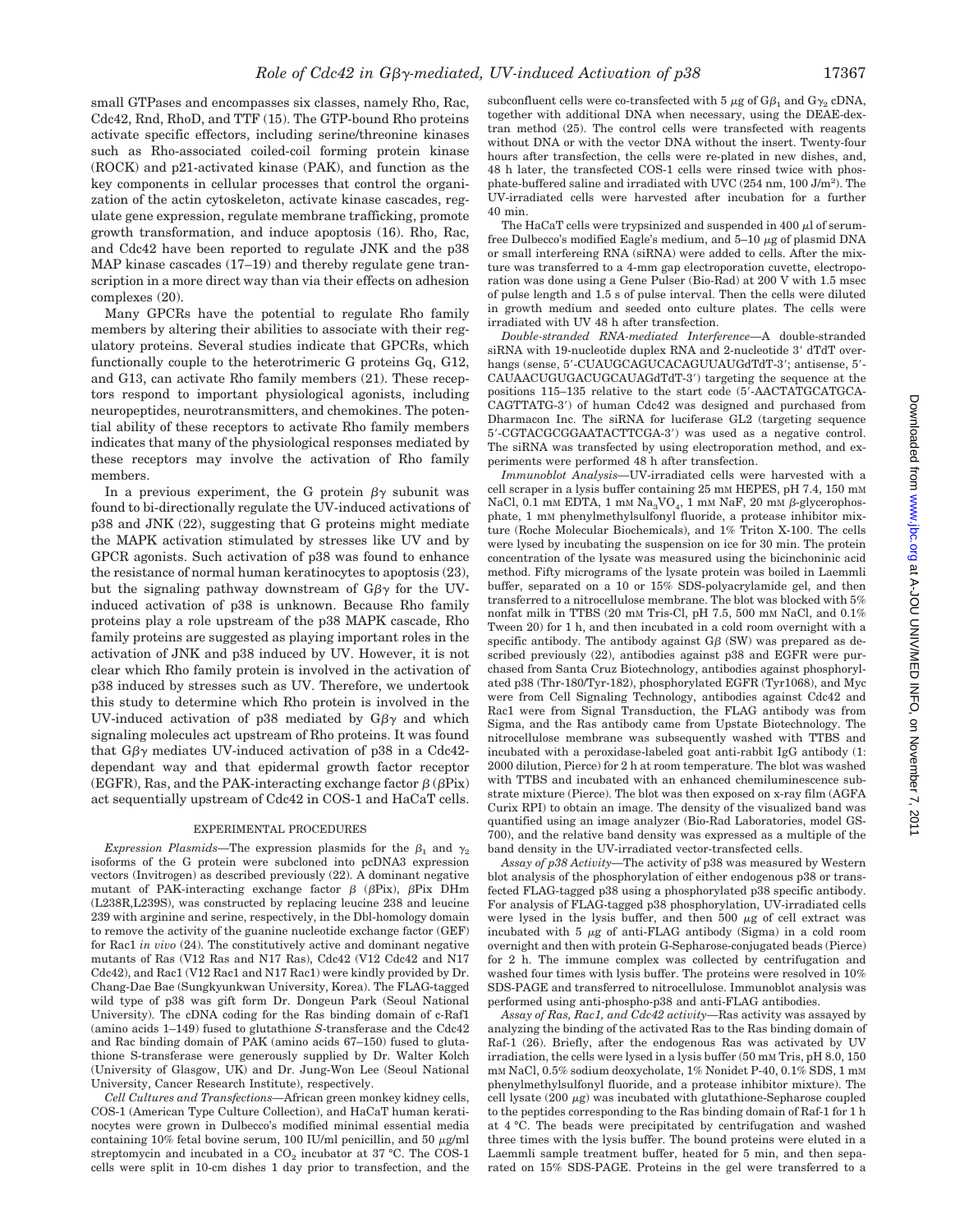

FIG. 1. **Involvement of Cdc42 in the UV-induced activation of p38 mediated by**  $G\beta\gamma$ **. A, effects of Cdc42 overexpression on the** UV-induced activation of p38 mediated by G $\beta \gamma$ . *B*, activation of p38 by constitutively active V12 Cdc42 in the absence of UV stimulation. *C*, inhibition of UV-induced p38 activation by dominant negative N17 Cdc42 as assessed by FLAG-p38 phosphorylation assay. *D*, effects of overexpression of siRNA for Cdc42 on the UV-induced activation of p38 mediated by  $G\beta\gamma$ . COS-1 cells were respectively transfected with the constitutively active or dominant negative forms of Cdc42 (V12 Cdc42 and N17 Cdc42) with G $\beta_1\gamma_2$  using a DEAE-dextran method (*A* and *B*). The siRNAs for Cdc42 and luciferase GL2 (*Luc. GL2*) were transfected by electroporation into HaCaT cells (*D*). After 72 h (48 h for HaCaT cells), the cells were exposed to UV irradiation (100 J/m<sup>2</sup>), incubated for a further 40 min, harvested, and lysed. The lysate was separated by 15% SDS-PAGE, and the proteins were transferred to nitrocellulose paper. The blot was incubated with antibodies directed against  $G\beta$ , p38, phosphorylated p38, and Myc and then with a peroxidase-labeled goat anti-rabbit IgG antibody. Proteins were visualized by incubating the blot with an enhanced chemiluminescence substrate mixture and by exposure to x-ray film. The density of the phosphorylated protein band was measured with a densitometer, and the p38 activity was expressed as a ratio of the band density to that of vector-transfected COS-1 cells. Other COS-1 cells were co-transfected with N17 Cdc42 with FLAG-tagged p38. After 72 h, the transfected cells were exposed to UV irradiation (100 J/m<sup>2</sup>), and the activity of p38 was determined by immunoprecipitation (*IP*) with the FLAG antibody and by Western blot (*IB*) using an antibody specific to phosphorylated p38 (*C*). The blots shown are representative of at least 3–5 independent experiments, and the histograms represent the average and standard deviations. The asterisk (\*) represents a statistically significant difference from the vector-transfected control (*V*), and \*\* represents a statistically significant difference from the  $G\beta\gamma$ -transfected cells ( $p < 0.05$ , Mann-Whitney *U* test).

nitrocellulose membrane, and immunoblot analysis was performed using an anti-Ras antibody (Upstate Biotechnology). The activities of Cdc42 and Rac1 were assayed by analyzing the binding of the activated proteins to the Cdc42 and Rac binding domain of PAK (amino acid residues 67–150) fused to glutathione *S*-transferase. Bound Cdc42 and Rac1 were detected by Western blotting using an anti-Cdc42 and a Rac1 antibody, respectively (27).

*Data Analysis—*At least three independent experiments were conducted. The non-parametric Mann-Whitney *U* test was used to analyze the averaged values, and a  $p$  value of  $<$  0.05 was considered statistically significant.

#### RESULTS AND DISCUSSION

This study aimed to determine which Rho family protein is involved in the UV-induced activation of p38 mediated by  $G\beta\gamma$ and which signaling molecules act upstream of Rho proteins. The main finding of this study was that Cdc42, and not Rac1, is required in the UV-induced activation of p38 mediated by  $G\beta\gamma$  in COS-1 and HaCaT cells and that EGFR, Ras, and  $\beta$ Pix act sequentially upstream of Cdc42.

*Cdc42, Not Rac1, Is Involved in the UV-induced Activation of*  $p38$  *Mediated by G* $\beta\gamma$ —The G protein  $\beta\gamma$  subunit was found to mediate the UV-induced activation of p38 in a previous study (22), but the signaling pathways connecting  $G\beta\gamma$  and p38 activation were not elucidated. Rho family proteins are involved in the activation of p38 by various stimuli, including cellular stresses; however, it is not clear whether the Rho protein is involved in the UV-induced activation of p38 mediated by  $G\beta\gamma$ . Consequently, this study was undertaken to study the role of Rho proteins in the UV-induced activation of p38 mediated by  $G\beta\gamma$ , and, thus, the effect of the overexpression of mutant Cdc42, Rac1, or RhoA on the UV-induced activation of p38 was examined. The overexpression of the constitutively active V12 Cdc42 increased UV-induced p38 activation to a level comparable with that achieved by  $G\beta\gamma$  overexpression, which was about twice that of the vector-transfected control. The co-expression of V12 Cdc42 and  $G\beta\gamma$  slightly augmented the UVinduced p38 activation caused by the expression of either V12 Cdc42 or  $G\beta\gamma$  alone, but without statistical significance (Fig. 1*A*). Expression of V12 Cdc42 alone without UV stimulation increased p38 activity to  $\sim$ 40% of that achieved by UV stimulation (Fig. 1*B*). Moreover, the overexpression of dominant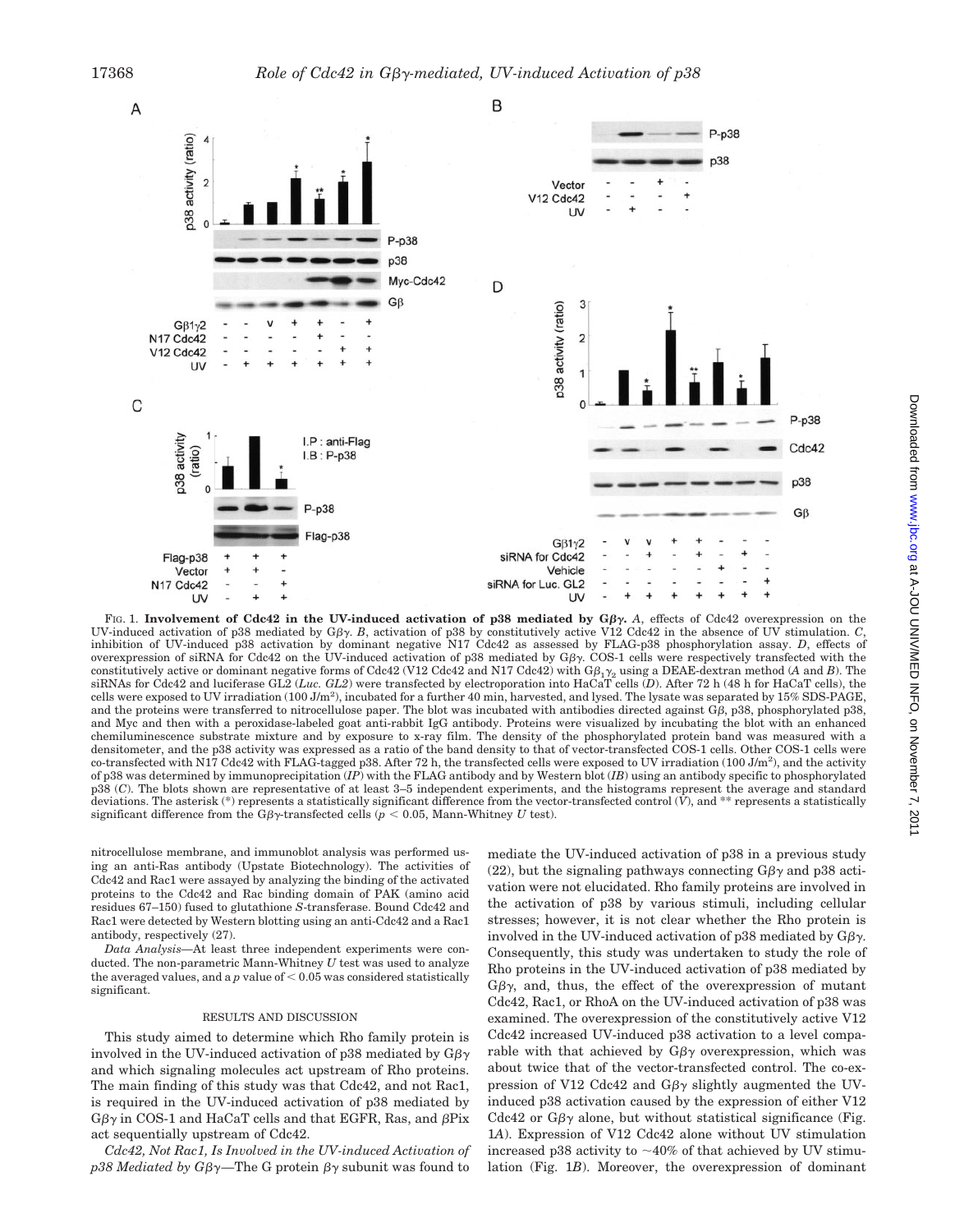

FIG. 2. **Mediation of UV-induced p38 activation in a Rac1-independent manner by**  $G\beta\gamma$ **. A, effects of Rac1 overexpression on the** UV-induced activation of p38 mediated by G $\beta$ y. *B*, activation of p38 by constitutively active V12 Rac1 in the absence of UV stimulation. *C*, inhibition of UV-induced p38 activation by dominant negative N17 Rac1 assessed by FLAG-p38 phosphorylation assay. COS-1 cells were transfected, respectively, with the constitutively active or dominant negative forms of Rac1 (V12 Rac1 or N17 Rac1) and  $G \beta_1 \gamma_2$  using a DEAE-dextran method (A and B). After 72 h, the cells were exposed to UV irradiation (100 J/m<sup>2</sup>), and the activity of p38 was analyzed by Western blot using an antibody specific to phosphorylated p38. Other COS-1 cells were co-transfected with N17 Rac1with FLAG-tagged p38, and, after 72 h, the transfected cells were exposed to UV irradiation (100 J/m2 ). The activity of p38 was determined by immunoprecipitation (*IP*) with FLAG antibody and by Western blot (*IB*) using an antibody specific to phosphorylated p38 (*C*). The p38 activity was expressed as a ratio of the band density to that of vector-transfected cells. The blots shown are representative of at least 3–5 independent experiments, and the histograms represent the average and standard deviations. The asterisk (\*) represents a statistically significant difference from the vector-transfected control (V), and <sup>\*\*</sup> represents a statistically significant difference from the G $\beta\gamma$ -transfected cells ( $p < 0.05$ , Mann-Whitney *U* test).

В





FIG. 3. **Effects of G**- **on the UV-induced activation of Cdc42 and Rac1.** *A*, time course of EGFR, Ras, Cdc42, Rac1, and p38 activation following UV irradiation. *B*, effects of  $G\beta\gamma$  on the UV-induced activation of Cdc42 and Rac1. For the time course analysis, COS-1 cells were irradiated with UV, and then analysis was performed at the indicated times. The phosphorylation of EGFR and p38 was detected by Western blot using an antibody specific to phosphorylated EGFR or p38. The activities of Cdc42 and Rac1 were assessed by analyzing their respective binding to the Cdc42/Rac1 binding domain of PAK1 protein, and the activity of Ras was assessed by measuring the binding to a Raf domain. Other COS-1 cells were transfected with G $\beta_1\gamma_2$  and/or  $\beta$ ARK by the DEAE-dextran method; at 72 h after transfection, the cells were irradiated with UV, and then Cdc42 and Rac1 activities were assayed 40 and 2 min later, respectively. The blots are representative of 3–5 independent experiments, and the histograms represent their average and standard deviations. The *filled bars* represent Cdc42 activity, and the *empty bars* represent Rac1 activity (*B*). The asterisk (\*) represents a statistically significant difference from the vector-transfected control (*V*), and \*\* represents a statistically significant difference from the  $G\beta\gamma$ -transfected cells ( $p < 0.05$ , Mann-Whitney *U* test).

negative N17 Cdc42 almost completely blocked the increase in the UV-induced p38 activation caused by  $G\beta\gamma$  overexpression (Fig. 1*A*). Because the average transfection efficiency of DEAE-

dextran method was  $\sim$ 30%, the UV-induced phosphorylation of the co-transfected FLAG-tagged p38 was analyzed to control the transfection efficiency. The overexpression of N17 Cdc42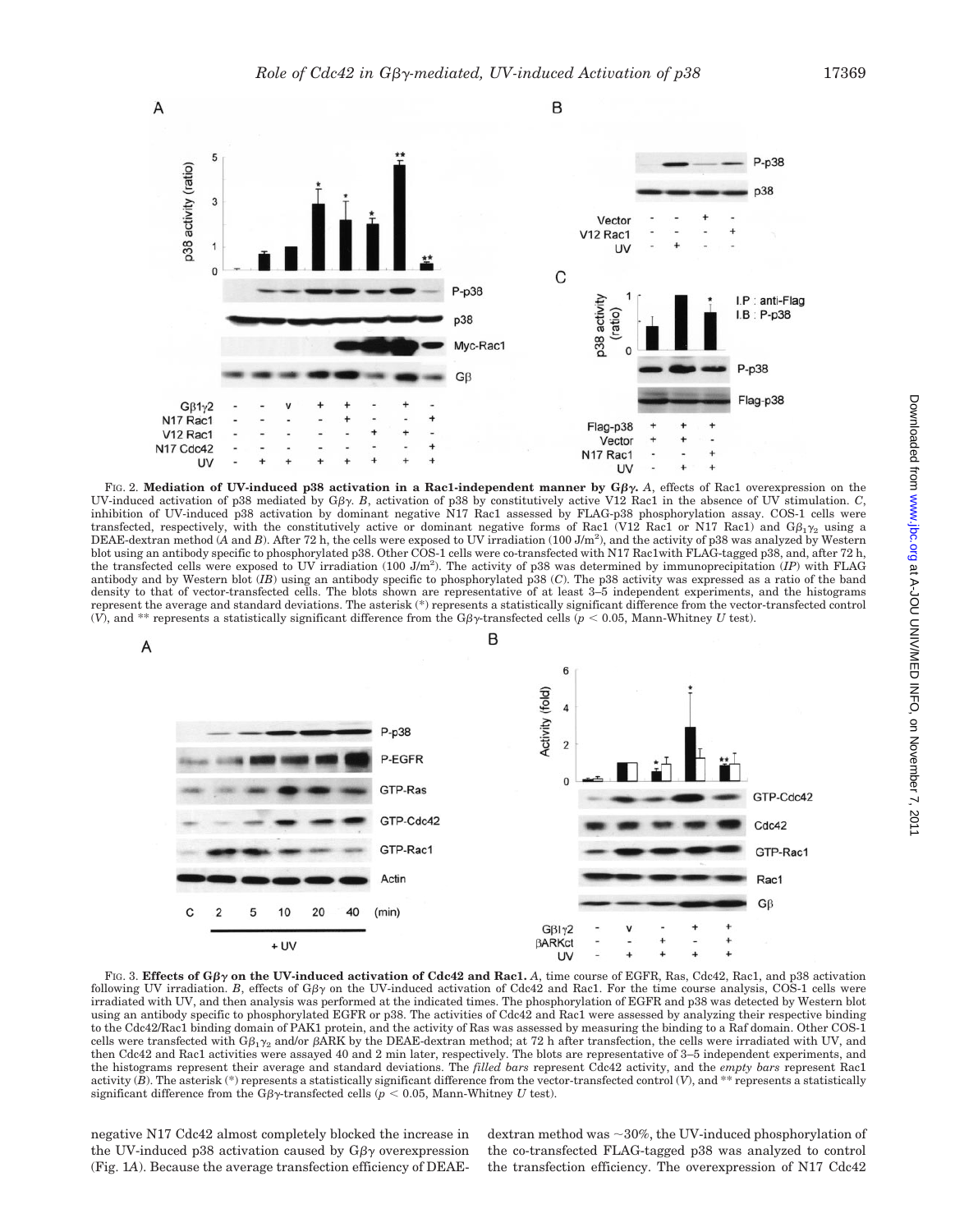

Fig. 4. **Involvement of**  $\beta$ **Pix upstream of Cdc42 in the UV-induced activation of p38 mediated by G** $\beta\gamma$  **in COS-1 cells. A, effects of**  $\beta$ **Pix** overexpression on the UV-induced activation of p38 mediated by  $G\beta\gamma$ . *B*, activation of p38 by wild type  $\beta$ Pix in the absence of UV stimulation. *C*, inhibition of UV-induced p38 activation by dominant negative  $\beta$ Pix DHm assessed by a FLAG-p38 phosphorylation assay. *D*, inhibition of the -Pix-mediated UV-induced activation of p38 by dominant negative N17 Cdc42. The COS-1 cells were transfected with either the wild type (*WT*) or dominant negative (*DHm*)  $\beta$ Pix with G $\beta_1 \gamma_2$  cDNA by the DEAE-dextran method (*A* and *B*). Other COS-1 cells were co-transfected with wild type -Pix and the dominant negative N17 Cdc42 or N17 Rac1 (*D*). After 72 h, the cells were exposed to UV irradiation (100 J/m<sup>2</sup> ), and the activity of p38 was analyzed by Western blot using an antibody specific to phosphorylated p38. COS-1 cells were also co-transfected with  $\beta$ Pix DHm with FLAG-tagged p38. After 72 h, the transfected cells were exposed to UV irradiation  $(100 \text{ J/m}^2)$ , and the activity of p38 was determined by immunoprecipitation (*IP*) with a FLAG antibody and by Western blot (*IB*) using an antibody specific to phosphorylated p38 (*C*). The blots shown are representative of at least 3–5 independent experiments, and the histograms represent the average and standard deviations. The asterisk (\*) represents a statistically significant difference with respect to the vector-transfected control (*V*), and \*\* represents a statistically significant difference with respect to G $\beta\gamma$ -transfected cells (A) or to the wild type  $\beta$ Pix-transfected cells (D) ( $p < 0.05$ , Mann-Whitney *U* test).

decreased UV-induced p38 activation to 21% of the control in the absence of  $G\beta\gamma$  overexpression when the phosphorylation of co-transfected FLAG-tagged p38 was analyzed (Fig. 1*C*). In addition, the transfection of siRNA for Cdc42 reduced UVinduced p38 activation to 30% in the presence of  $G\beta\gamma$  overexpression and 41% in the absence of  $G\beta\gamma$  overexpression. Transfection of siRNA for luciferase GL2, an unrelated siRNA, did not change the UV-induced p38 activity (Fig. 1*D*). All of these results demonstrate that Cdc42 is involved in the UV-induced p38 activation mediated by  $G\beta\gamma$  and that  $G\beta\gamma$  mediates the UV-induced p38 activation via a Cdc42-dependent pathway. This is the first report, to our knowledge, which shows that Cdc42 is involved in UV-induced p38 activation, although Rac1 has been reported to mediate UV-induced p38 activation, resulting in the apoptosis of Rat-2 fibroblasts (28).

Alternatively, the overexpression of constitutively active V12 Rac1 increased the UV-induced p38 activation to a level comparable with that achieved by  $G\beta\gamma$  overexpression. It also further and significantly increased the p38 activity caused by  $G\beta\gamma$ overexpression from 3.1 to 4.6 times that of the control  $(p =$ 0.003), displaying an additive relation between V12 Rac1 and  $G\beta\gamma$  in COS-1 cells (Fig. 2A). The expression of V12 Rac1 alone without UV stimulation increased p38 activity to  $\sim$ 35% of that achieved by UV-stimulation (Fig. 2*B*). The overexpression of dominant negative N17 Rac1 reduced the UV-induced p38 activation to 69% of the vector-transfected control in the absence of  $G\beta\gamma$  overexpression in an analysis of FLAG-tagged p38 phosphorylation in COS-1 cells (Fig. 2*C*). However, the simultaneous overexpression of N17 Cdc42 and N17 Rac1 blocked UVinduced p38 activation almost completely (Fig 2*A*). This result indicates that Rac1 might mediate the UV-induced activation of p38 in a  $G\beta\gamma$ -independent way and suggests that Rac1 and  $G\beta\gamma$ /Cdc42 might mediate UV-induced p38 activation through independent and separate pathways. The overexpression of the constitutively active or dominant negative mutant of RhoA protein did not induce significant changes in UV-induced p38 activation in the absence or in the presence of  $G\beta\gamma$  overexpression in COS-1 cells (data not shown).

To assess the respective roles of Cdc42 and Rac1 in UVinduced p38 activation, the time courses of their activations and the effects of  $G\beta\gamma$  overexpression on their activations were analyzed by measuring their binding to the Cdc42/Rac binding domain of PAK. p38 activity started to increase 2 min after UV irradiation and then continued to increase to reach a peak at 40 min. However, Cdc42 activity started to increase at 5 min and continued to increase until 40 min after UV irradiation (Fig. 3A). The overexpression of  $G\beta\gamma$  resulted in a 2.8-fold increase in Cdc42 activity 40 min after UV irradiation, which was blocked by the overexpression of  $G\beta\gamma$ -sequestering  $\beta$ ARKct  $(carboxyl-terminal region of  $\beta$ -adrenergic receptor kinase) (Fig.$ 3*B*). On the other hand, Rac1 showed peak activity at 2 min after UV irradiation and then decreased to remain slightly above the basal level after 10 min (Fig. 3*A*). The overexpression of  $G\beta\gamma$  and  $\beta$ ARK did not significantly change Rac1 activity 2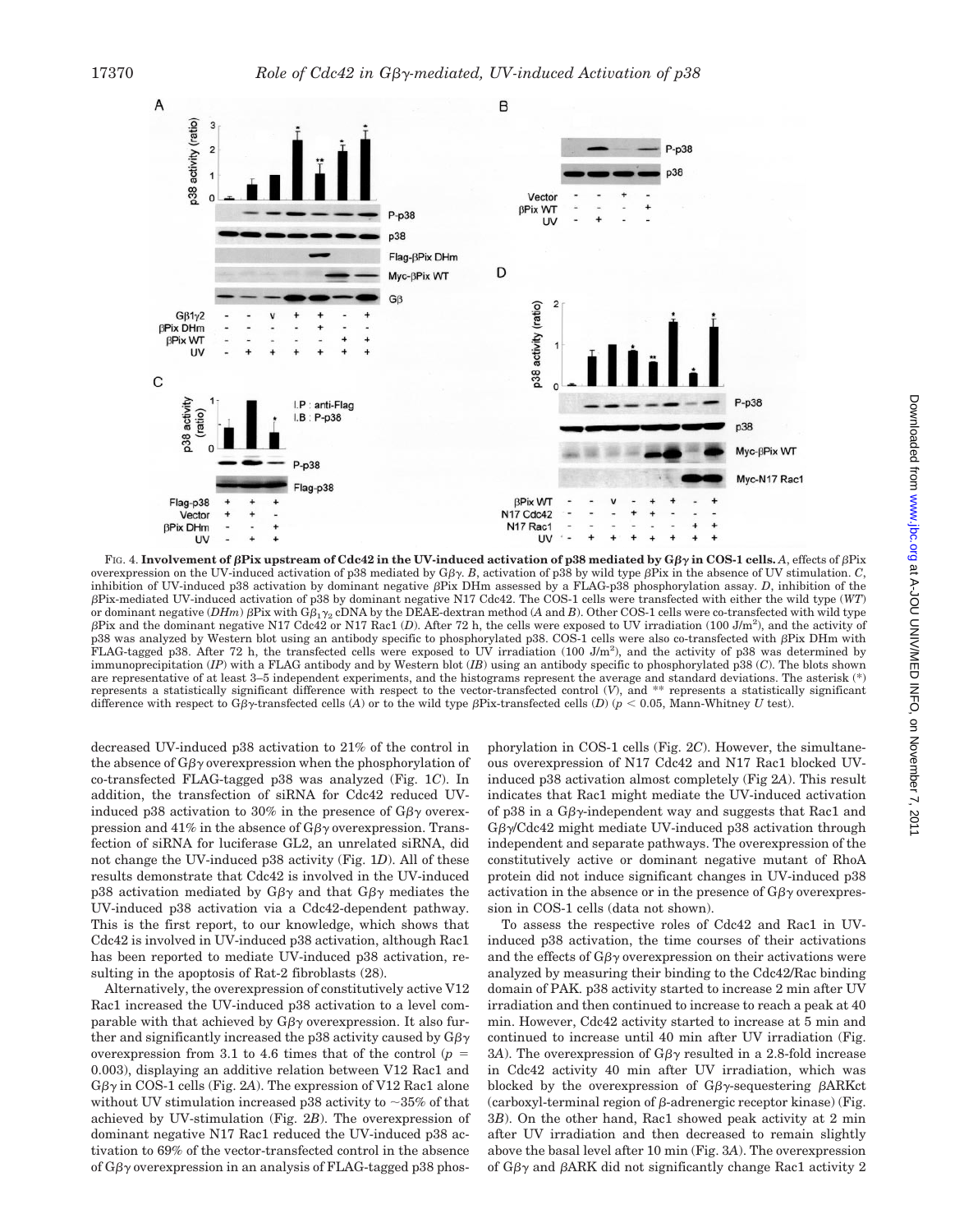

FIG. 5. Involvement of Ras in the UV-induced activation of  $p38$  mediated by  $G\beta\gamma$  in COS-1 cells. A, increase in the UV-induced activation of Ras by  $G\beta\gamma$  overexpression. *B*, effects of Ras overexpression on the UV-induced activation of p38 mediated by  $G\beta\gamma$ . *C*, activation of p38 by constitutively active V12 Ras in the absence of UV stimulation. *D*, inhibition of UV-induced p38 activation by dominant negative N17 Ras assessed by a FLAG-p38 phosphorylation assay. *E*, inhibition of the UV-induced activation of p38 by manumycin A. *F*, inhibition of the Ras-mediated UV-induced activation of p38 by dominant negative  $\beta$ Pix in COS-1 cells. COS-1 cells were transfected with  $G\beta_1\gamma_2$ , constitutively active Ras (V12 Ras), dominant negative Ras (N17 Ras), or  $\beta$ Pix DHm by the DEAE-dextran method. After 72 h, the cells were exposed to UV irradiation (100 J/m<sup>2</sup>), Ras activity was determined by measuring Ras binding to the Ras binding domain of Raf-1 at 40 min after UV irradiation (*A*), and the activity of p38 was analyzed by Western blot using an antibody specific to phosphorylated p38 (*B*, *C*, and *F*). p38 activity was also measured after pretreatment with  $5 \mu$ M manumycin A (Calbiochem) for 3 h before UV irradiation (*E*). Other COS-1 cells were co-transfected with N17 Ras with FLAG-tagged p38. After 72 h, the transfected cells were exposed to UV irradiation (100 J/m<sup>2</sup>), and the activity of p38 was determined by immunoprecipitation (*IP*) with a FLAG antibody and by Western blot (*IB*) using an antibody specific to phosphorylated p38 (*D*). The activities of Ras and p38 are expressed as ratios of the band density to that of the vector-transfected COS-1 cells. The blots shown are representative of at least 3–5 independent experiments, and the histograms represent the average and standard deviations. The asterisk (\*) represents a statistically significant difference *versus* the vector-transfected control  $(V)$ , and \*\* represents a statistically significant difference *versus* the  $G\beta\gamma$ -transfected cells (*B* and *E*) or *versus* V12 Ras-transfected cells (*F*) ( $p < 0.05$ , Mann-Whitney *U* test).

min after UV irradiation (Fig. 3*B*). However, the UV-induced activation of p38 at 2 min was blocked almost completely by N17 Rac1 overexpression, but not by N17 Cdc42 (data not shown). This finding indicates that Rac1 might induce p38 activation immediately after UV irradiation in a  $G\beta\gamma$ -independent manner, but Cdc42 might mediate the delayed and sustained p38 activation induced by UV irradiation in a  $G\beta\gamma$ dependent manner in COS-1 cells. This suggests that UV immediately activates p38 via Rac1 and then sustains p38 activity via Cdc42 and Rac1. It also implies that  $G\beta\gamma$  stimulates the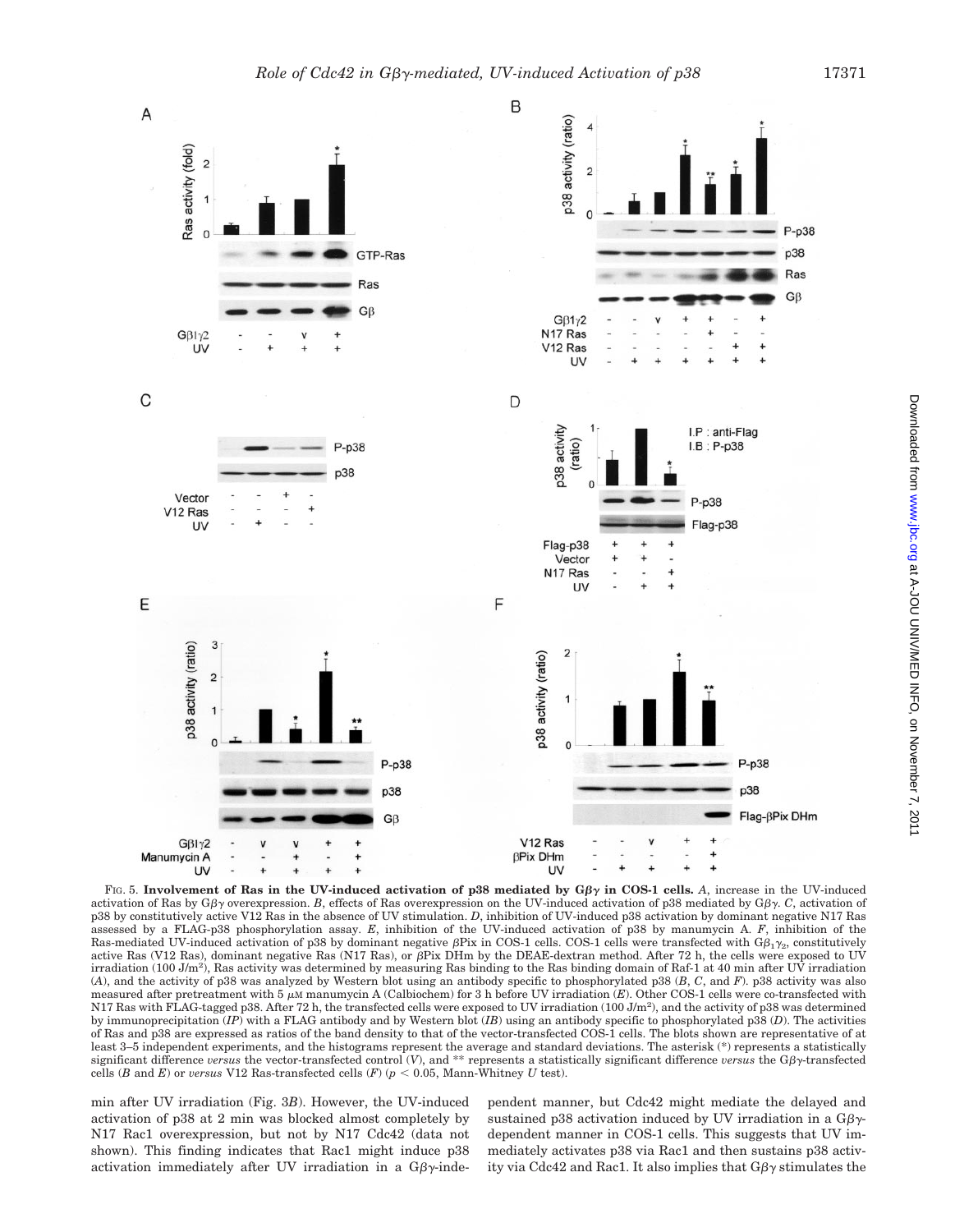delayed and sustained UV-induced p38 activation through Cdc42 but that it is not involved in the UV-induced p38 immediate activation mediated by Rac1. Thus, it is speculated from these findings that UV irradiation activates G proteins by unknown mechanisms and that the activated  $G\beta\gamma$  induces the prolonged activation of p38 via Cdc42 to induce cellular responses. However, further study is needed to determine whether p38 activation mediated by Cdc42 or Rac1 might play different roles in inducing cellular responses.

It has been reported that  $G\beta\gamma$  activates MKK3 in a Rac- and Cdc42-dependent manner and activates MKK6 in a Rho-, Rac-, and Cdc42-dependent manner (29). Cdc42 was shown to activate both the p38 and JNK pathways, and Rac1 was shown to activate p38 (17, 18). In the present study, however,  $G\beta\gamma$  was found to activate Cdc42 but not Rac1 in UV-induced p38 activation. A similar differential regulation of Cdc42 and Rac was found during FcR-mediated phagocytosis, where Vav was found to specifically regulate Rac activation, but not Cdc42 activation, and both Cdc42 and Rac were activated at the FcR-dependent phagosomes through distinct pathways (30). The molecular mechanism of such specificity for activation of the Rho family proteins is unclear, but we speculated that it might reflect the difference in cell types and stimulating signals.

-*Pix Acts Upstream of Cdc42 in the UV-induced Activation of*  $p38$  *Mediated by G* $\beta\gamma$ —To find the signaling molecules acting upstream of Cdc42 in the UV-induced p38 activation mediated by  $G\beta\gamma$ , the involvement of  $\beta$ Pix was examined.  $\beta$ Pix is a recently identified guanine nucleotide exchange factor family for the Rho G proteins, Cdc42 and Rac, and it was reported to play an essential role in growth factor-stimulated p38 activation (24). However, it is not known whether  $\beta$ Pix is involved in stress-induced p38 activation, and, thus, the effect of the overexpression of the wild type and dominant negative  $\beta$ Pix on UV-induced p38 activation was analyzed. Overexpression of the wild type  $\beta$ Pix increased the UV-induced p38 activation by approximately twice that of the vector-transfected control. However, this did not result in a further augmentation of the UV-induced p38 activation caused by  $G\beta\gamma$  overexpression (Fig.  $4A$ ). The overexpression of wild type  $\beta$ Pix alone also increased the p38 activity to 40% of that achieved by UV-stimulation (Fig. 4*B*). In contrast, the dominant negative mutant,  $\beta$ Pix DHm, blocked most of the increased UV-induced p38 activity that resulted from the overexpression of  $G\beta_1\gamma_2$  (Fig. 4*A*), and overexpression of  $\beta$ Pix DHm blocked p38 activation to 31% of that of the vector-transfected control in a FLAG-tagged p38 phosphorylation assay (Fig. 4*C*). These results suggest that  $\beta$ Pix is involved in the signaling pathway of the UV-induced p38 activation mediated by both exogenous and endogenous  $G\beta\gamma$  in COS-1 cells and that  $G\beta\gamma$  mediates the UV-induced p38 activation in a  $\beta$ Pix-dependent manner.

To determine whether  $\beta$ Pix acts upstream of Cdc42 alone and not upstream of Rac1 in the UV-induced p38 activation mediated by  $G\beta\gamma$ , the effect of the simultaneous overexpression of wild type  $\beta$ Pix and the dominant negative mutant of Cdc42 or Rac1 was analyzed. The overexpression of the dominant negative N17 Cdc42 blocked the increase in UV-induced p38 activation caused by the overexpression of wild type  $\beta$ Pix (Fig.  $4D$ ). Furthermore, the overexpression of  $\beta$ Pix increased Cdc42 activity 40 min after UV irradiation (data not shown). However, N17 Rac1 did not block the increase in UV-induced p38 activation caused by the overexpression of wild type  $\beta$ Pix (Fig.  $4D$ ), indicating that  $\beta$ Pix might regulate UV-induced p38 activation in a Rac1-independent pathway. This result indicates that  $\beta$ Pix causes UV-induced p38 activation via a Cdc42-dependent pathway and that  $\beta$ Pix acts upstream of Cdc42 in the



FIG. 6. **Involvement of the EGFR phosphorylation in the UV**induced activation of p38 mediated by  $G\beta\gamma$  in COS-1 cells.  $\mathrm{COS}\text{-}1$ cells were transfected with  $G\beta_1\gamma_2$  by the DEAE-dextran method, and 72 h after transfection the cells were exposed to UV irradiation (100  $J/m<sup>2</sup>$ ) with or without pretreatment with 20  $\mu$ M AG1478 (Calbiochem) for 30 min. Then, the EGFR phosphorylation was assessed at 40 min after UV irradiation by Western blot using an antibody specific to phosphorylated EGFR. The blots are representative of 3–5 independent experiments, and the histograms represent their averages and standard deviations. The asterisk (\*) represents a statistically significant difference *versus* the vector-transfected control (*V*), and \*\* represents a statistically significant difference *versus* the  $G\beta\gamma$ -transfected cells (*p*  $\leq$ 0.05, Mann-Whitney *U* test).

UV-induced p38 activation pathway mediated by  $G\beta\gamma$ . These findings are in agreement with the finding that both  $\beta$ Pix and Cdc42 are involved in the UV-induced p38 activation mediated by  $G\beta\gamma$ , but that Rac1 is not involved.

Because  $\beta$ Pix is known to have guanine nucleotide exchange factor activity for both Cdc42 and Rac, they both could be activated by  $\beta$ Pix during the UV-induced p38 activation mediated by  $G\beta\gamma$ . However, only Cdc42 was found to be involved in this study, indicating the presence of a mechanism that enables -Pix to activate Cdc42 selectively, but not Rac1. However, the extent and selectivity of the Pix isoforms required to activate Cdc42 and Rac are not clearly understood (31). Therefore, further study on the mechanism of the differential activations of Cdc42 and Rac by  $\beta$ Pix would contribute to a better understanding of the selective activation of Cdc42 by  $G\beta\gamma$ .

The above result shows that  $\beta$ Pix can play a crucial role in the UV-induced p38 activation mediated by  $G\beta\gamma$ . This finding, together with a recent report showing that  $\beta$ Pix plays an essential role in both p38 activation and cytoskeleton rearrangement by platelet-derived growth factor  $(24)$ , suggests that  $\beta$ Pix might mediate cellular stress signals, as well as growth factor signals, to induce p38 activation, cytoskeleton rearrangements, neuronal degeneration, and carcinogenesis (32). Furthermore, various GPCR agonists have been reported to activate p38, and both G $\alpha$  and G $\beta\gamma$  are involved in p38 activation (5).  $\beta$ Pix was found to mediate p38 activation by  $G\beta\gamma$  in this study. Consequently, we speculate that various GPCR agonists, such as hormones and neurotransmitters, can regulate  $\beta$ Pix and p38 activity through  $G\beta\gamma$  to induce various cellular responses, including a cytoskeleton rearrangement.

 $Ras \; Acts \; Upstream \; of \; \beta Fix \; in \; the \; UV-induced \; Activation \; of \; Bex$ *p38 Mediated by Gβ*γ—To find a signaling molecule acting upstream of  $\beta$ Pix, the role of Ras in the UV-induced activation of p38 mediated by  $G\beta\gamma$  was analyzed. This was because Ras is activated by UV irradiation and regulates a variety of downstream signaling molecules, including p38 (33, 34). The effect of  $G\beta\gamma$  overexpression on the UV-induced activation of Ras and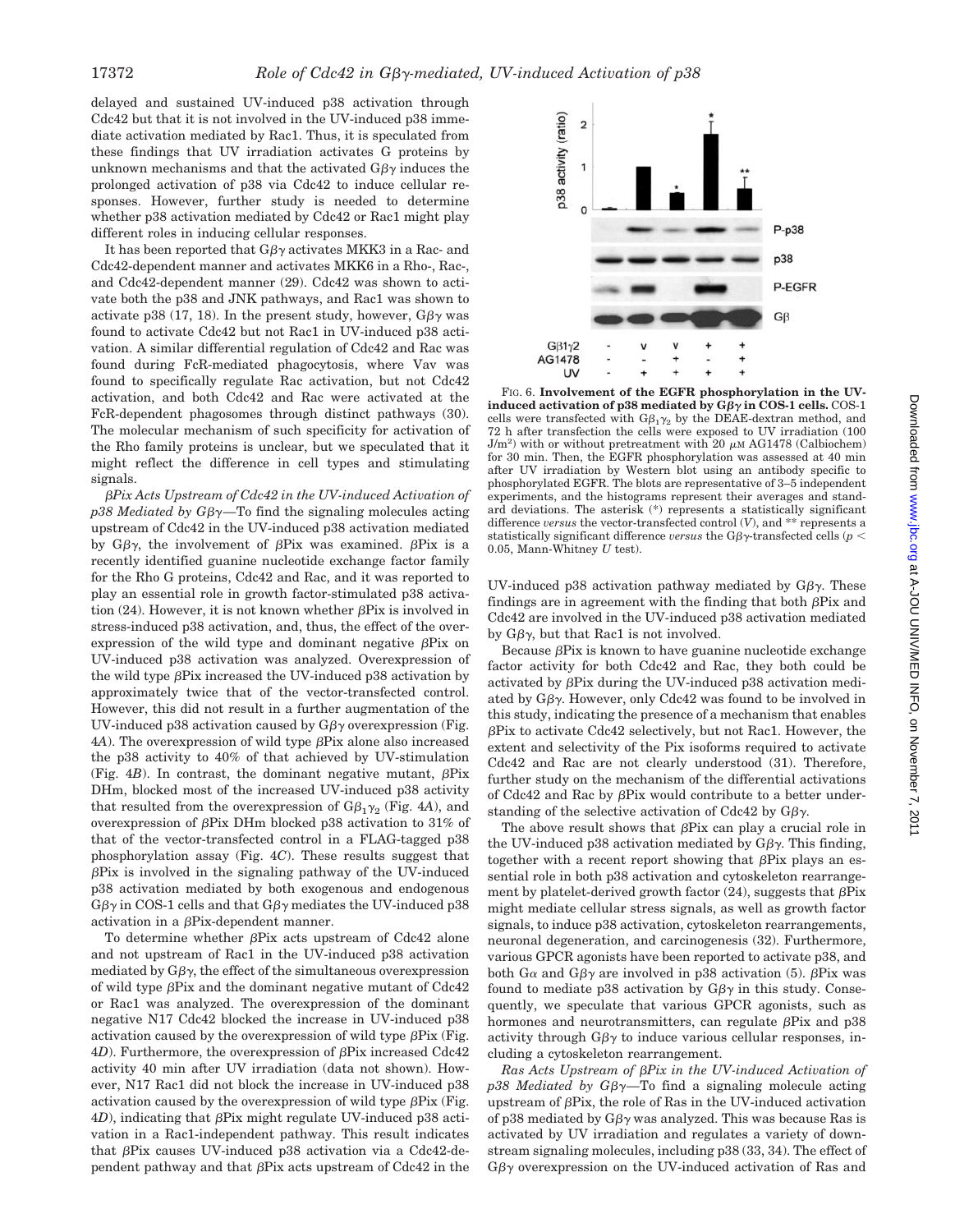

FIG. 7. **Mediation of UV-induced activation of p38 by Gβγ in HaCaT human keratinocytes. Inhibition of UV-induced p38 activation by** dominant negative Ras,  $\beta$ Pix, Cdc42, and Rac1 in the presence (A) and absence (B) of  $G\beta\gamma$  overexpression in HaCaT cells. HaCaT human keratinocytes were transfected with N17 Ras, βPix DHm, N17 Cdc42, N17 Rac1, or βARKct by electroporation. After 48 h, the cells were exposed to UV irradiation (100 J/m<sup>2</sup>), and the activity of p38 was determined by Western blot using an antibody specific to phosphorylated p38. The blots shown are representative of at least 3–5 independent experiments, and the histograms represent the average and standard deviations. The asterisk (\*) represents a statistically significant difference *versus* the vector-transfected control (*V*), and \*\* represents a statistically significant difference from G $\beta\gamma$ -transfected cells (A) or from N17 Cdc42- or Rac1-transfected cells (B) ( $p < 0.05$ , Mann-Whitney U test).



FIG. 8. **A suggested model for the UV-induced activation of p38 via the**  $G\beta\gamma$ -dependent and the  $G\beta\gamma$ -inde**pendent pathways.**

the effect of Ras overexpression on the UV-induced activation of p38 were analyzed. Ras activity started to increase at 5 min and peaked at 10 min. This level was maintained until 40 min after UV irradiation, when Ras activity was assessed by analyzing its binding to the Ras binding domain of Raf-1 (Fig. 3*A*).  $G\beta_1\gamma_2$  overexpression resulted in a 2-fold increase in UV-induced Ras activity compared with the vector-transfected COS-1 cells (Fig. 5*A*). Overexpression of the constitutively active mutant V12 Ras increased UV-induced p38 activation to 1.8 times that of the vector control, and the co-expression of V12 Ras and

 $G\beta\gamma$  did not further augment UV-induced p38 activation from that induced by  $G\beta\gamma$  expression (Fig. 5B). Overexpression of V12 Ras alone without UV irradiation increased the p38 activity to 35% of that of the UV-irradiated cells (Fig. 5*C*). In contrast, the overexpression of dominant negative N17 Ras blocked most of the increase in UV-induced p38 activity that resulted from the overexpression of  $G\beta_1\gamma_2$  in COS-1 cells (Fig. 5*B*), and the overexpression of N17 Ras resulted in an 80% inhibition of UV-induced p38 activity when the phosphorylation of transfected FLAG-tagged p38 was analyzed (Fig. 5*D*). In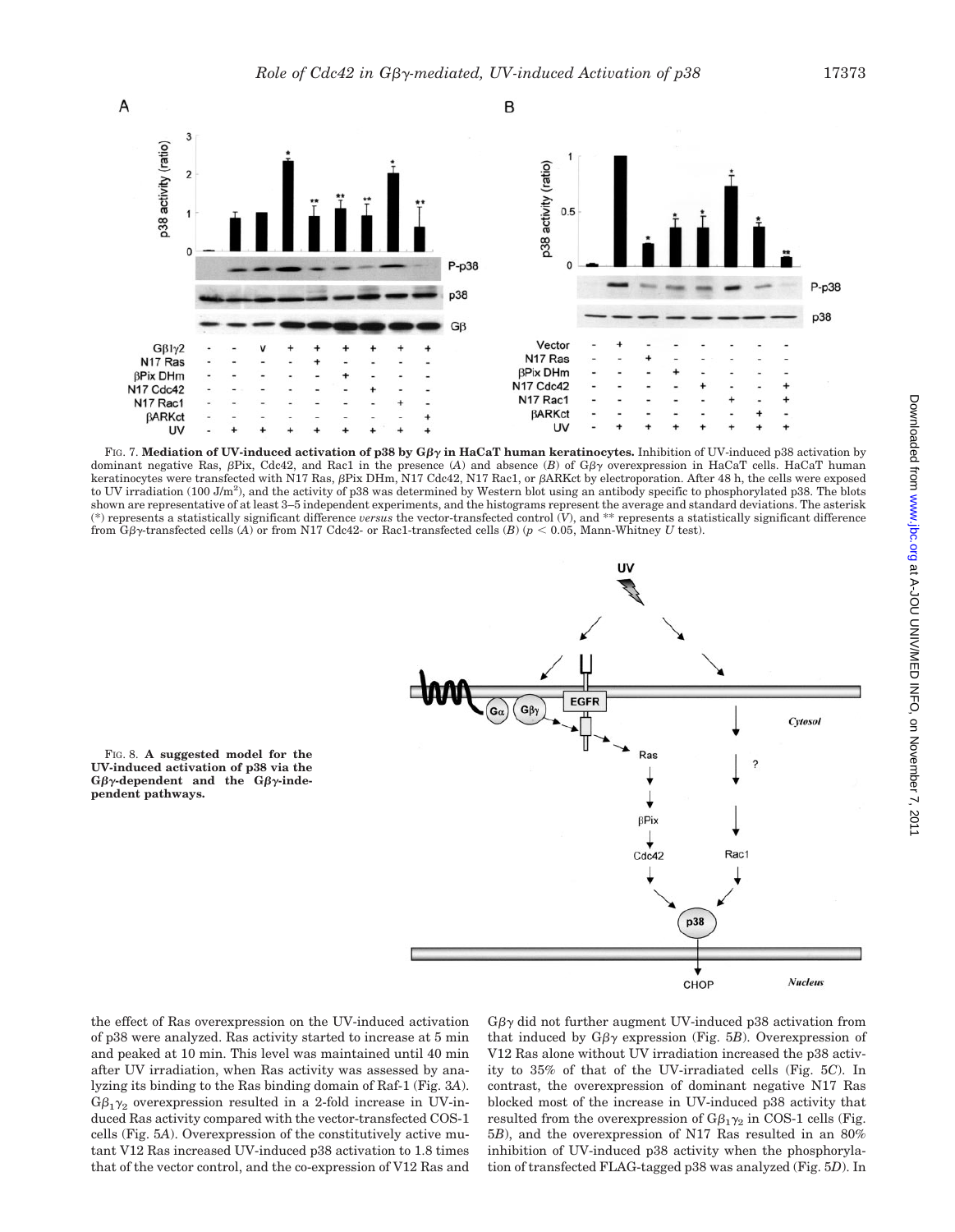addition, pretreatment with a Ras farnesyltransferase inhibitor, manumycin A, also blocked UV-induced p38 activity completely in the absence or presence of  $G\beta\gamma$  overexpression (Fig. 5*E*). This result showed that Ras is involved in the UV-induced activation of p38 mediated by endogenous  $G\beta\gamma$  as well as by exogenous  $G\beta\gamma$ . It confirms that Ras mediates the UV-induced activation of p38, which was expected from the fact that UV irradiation activates Ras (33) and p38 (35) and that Ras is involved in the activation of Cdc42 and p38. In addition, Ras has been reported to activate p38 when cells are stimulated by growth factors (36), cytokines, and mechanical stress (37). This suggests that Ras might elicit cellular responses to various stimuli by regulating both p38 activity and ERK activity. Additionally, it is speculated that Ras might be involved not only in the UV-induced p38 activation mediated by G $\beta\gamma$  but also in the GPCR agonist-induced p38 activation mediated by  $G\beta\gamma$ .

 $\beta$ Pix binds and regulates PAK activity (38). Ras also directly activates PAK and sustains cell transformation in many cells (39). However, it is not clear whether Ras acts upstream of  $\beta$ Pix in the UV-induced activation of p38. We investigated this issue by analyzing UV-induced p38 activation after co-transfecting constitutively active V12 Ras with dominant negative  $\beta$ Pix in COS-1 cells. A dominant negative mutant of  $\beta$ Pix,  $\beta$ Pix DHm, blocked the UV-induced p38 activation increased by the overexpression of constitutively active V12 Ras (Fig. 5*F*). This result indicates that Ras might mediate UV-induced p38 activation in a  $\beta$ Pix-dependent manner and that Ras might act upstream of  $\beta$ Pix in the UV-induced p38 activation mediated by  $G\beta\gamma$  in COS-1 cells. This finding is supported indirectly by a report that showed that the  $\beta$ Pix-PAK interaction is essential for a v-Ha-Ras induced malignant transformation (40). Therefore, Ras might regulate PAK activation via  $\beta$ Pix to induce cellular responses to a variety of signals.

*The Phosphorylation of EGFR Is Involved in the UV-induced Activation of p38 Mediated by Gβγ*—Because exposure to UV light induces the phosphorylation of EGFR and the activation of Ras (11, 41), we examined whether EGFR phosphorylation is involved in the UV-induced activation of p38 mediated by  $G\beta\gamma$ . The phosphorylation of EGFR began to increase sharply at 5 min and then continued to increase until 40 min after UV irradiation (Fig. 3*A*). This time course of EGFR phosphorylation was similar to the time courses of Ras, Cdc42, and p38 activation, but differed from that of Rac1 activation. The over expression of  $G\beta\gamma$  proteins increased the UV-induced phosphorylation of EGFR, and treatment with AG1478, a specific inhibitor of EGFR kinase, decreased the UV-induced phosphorylation of EGFR and the activation of p38 in the presence or absence of  $G\beta\gamma$  overexpression (Fig. 6). This result indicates that the phosphorylation of EGFR is involved in the UV-induced activation of p38 mediated by  $G\beta\gamma$  and that  $G\beta\gamma$ mediates UV-induced p38 activation through the activation of EGFR.

EGFR transactivation by G proteins has been identified as a critical element in GPCR-induced mitogenic signaling (42). Much evidence supports the existence of substantial integration and cooperation between GPCR and the receptor tyrosine kinase (RTK) signaling pathways, and GPCRs appear to use RTKs as signaling intermediates to mediate cell growth. The cross-talk between G protein and the receptor tyrosine kinase signaling pathways allows cells to integrate information from many different sources, thus allowing them to facilitate delicate control over cellular regulatory systems (43). The  $G\beta\gamma$ -dependent EGFR phosphorylation identified in this study might be another example of such a transactivation of an RTK by GPCR, and it may enable GPCR to modify cellular stress responses via RTK signaling pathways.

*G*- *Also Mediates UV-induced p38 Activation in HaCaT Human Keratinocytes—*To verify the physiological significance of the Cdc42-dependent mediation of UV-induced p38 activation by the  $G\beta\gamma$  observed in COS-1 cells, we analyzed the role of the signaling molecules in UV-induced p38 activation in the human HaCaT keratinocyte cell line (44). The keratinocyte is a major component of skin, and it responds to UV irradiation in various ways by inducing inflammation, photoaging, and carcinogenesis. Overexpression of  $G\beta\gamma$  increased UV-induced activation of p38 by  $\sim$  2.3-fold, and the overexpression of  $\beta$ ARKct that sequesters the free  $G\beta\gamma$  complex decreased the p38 activity by  $\sim$  65–70% in the presence or absence of G $\beta\gamma$  overexpression. In addition, overexpression of N17 Ras,  $\beta$ Pix DHm, N17 Cdc42, and of N17 Rac1 all obviously reduced the UV-induced p38 activation in the absence and presence of  $G\beta\gamma$  overexpression (Fig. 7, *A* and *B*). This result shows that UV-induced p38 activation mediated by  $G\beta\gamma$  involves Ras,  $\beta$ Pix, and Cdc42 in sequence in the human HaCaT keratinocyte cell line in the same ways observed in COS-1 cells. This implies that the mediation by  $G\beta\gamma$  of UV-induced p38 activation via EGFR, Ras, -Pix, and Cdc42 might have some physiological roles in UVinduced cellular responses. It is supported by a recent report that the UV-induced activation of p38 enhanced the resistance of normal human keratinocytes to apoptosis by stabilizing cytoplasmic p53, suggesting that p38/p53 pathway plays a key role in the adaptive response of normal keratinocytes against UV (23).

The G proteins are involved in regulating various biological functions such as metabolism, neurotransmission, secretion, and gene expression. The G proteins can also regulate a cell's fate by participating in proliferation, differentiation, or apoptosis via the activation of various MAPKs like ERK, JNK, and p38. Depending on the cell type and the GPCR stimulated, p38 activation can be mediated by  $G\alpha$  subunits,  $G\beta\gamma$  subunits, or a combination of the two (5). Although, to date, there is no GPCR known to be activated by stress, our previous study showed that  $G\beta\gamma$  mediates the p38 activation induced by UV irradiation, suggesting that the G protein might be involved in the regulation of cellular responses elicited by non-GPCR agonists (22).

In this study, we investigated the signaling pathway that connects  $G\beta\gamma$  to the UV-induced activation of p38 in COS-1 and HaCaT cells. From this study, we conclude that signaling molecules such as  $Cdc42$ ,  $\beta$ Pix, Ras, and EGFR, are involved in the UV-induced activation of p38 mediated by  $G\beta\gamma$ , which indicates that  $G\beta\gamma$  can mediate UV-induced p38 activation by the sequential activation of EGFR, Ras,  $\beta$ Pix, Cdc42, and MKK3/6. We also suggest that UV activates p38 via at least two separate pathways in cells, *i.e.* one for the immediate activation of p38, which is Rac-dependent but  $G\beta\gamma$ -independent, and the other for the delayed and sustained activation of p38, which is  $G\beta\gamma$ - $Ras- $\beta$ Pix-Cdc42-dependent (Fig. 8).$ 

#### REFERENCES

- 1. Gilman, A. G. (1987) *Annu. Rev. Biochem.* **56,** 615–649
- 2. Wess, J. (1997) *FASEB J.* **11,** 346–354
- 3. Bourne, H. R., Sanders, D. A., and McCormick, F. (1991) *Nature* **349,** 117–127 4. Kaziro, Y., Itoh, H., Kozasa, T., Nakafuku, M., and Satoh, T. (1991) *Annu. Rev.*
- *Biochem.* **60,** 349–400 5. Gutkind, J. S. (2000) *Science's STKE* http://stke.sciencemag.org/cgi/content/
- full/sigtrans;2000/40/re1
- 6. Zheng, B., De Vries, L., and Gist Farquhar, M. (1999) *Trends Biochem. Sci.* **24,** 411–414
- 7. Kyriakis, J. M., and Avruch, J. (1996) *BioEssays* **18,** 567–577
- 8. Johnson, G. L., and Lapadat, R. (2002) *Science* **298,** 1911–1912
- 9. Marshall, C. J. (1994) *Curr. Opin. Cell Biol.* **4,** 82–89
- 10. Hagemann, C., and Blank, J. L. (2001) *Cell Signal.* **13,** 863–875
- 11. Sachsenmaier, C., Radler-Pohl, A., Zinck, R., Nordheim, A., Herrlich, P., and Rahmsdorf, H. J. (1994) *Cell* **78,** 963–972
- 12. Coffer, P. J., Burgering, B. M., Peppelenbosch, M. P., Bos, J. L., and Kruijer, W. (1995) *Oncogene* **11,** 561–569
- 13. Gross, S., Knebel, A., Tenev, T., Neininger, A., Gaestel, M., Herrlich, P., and